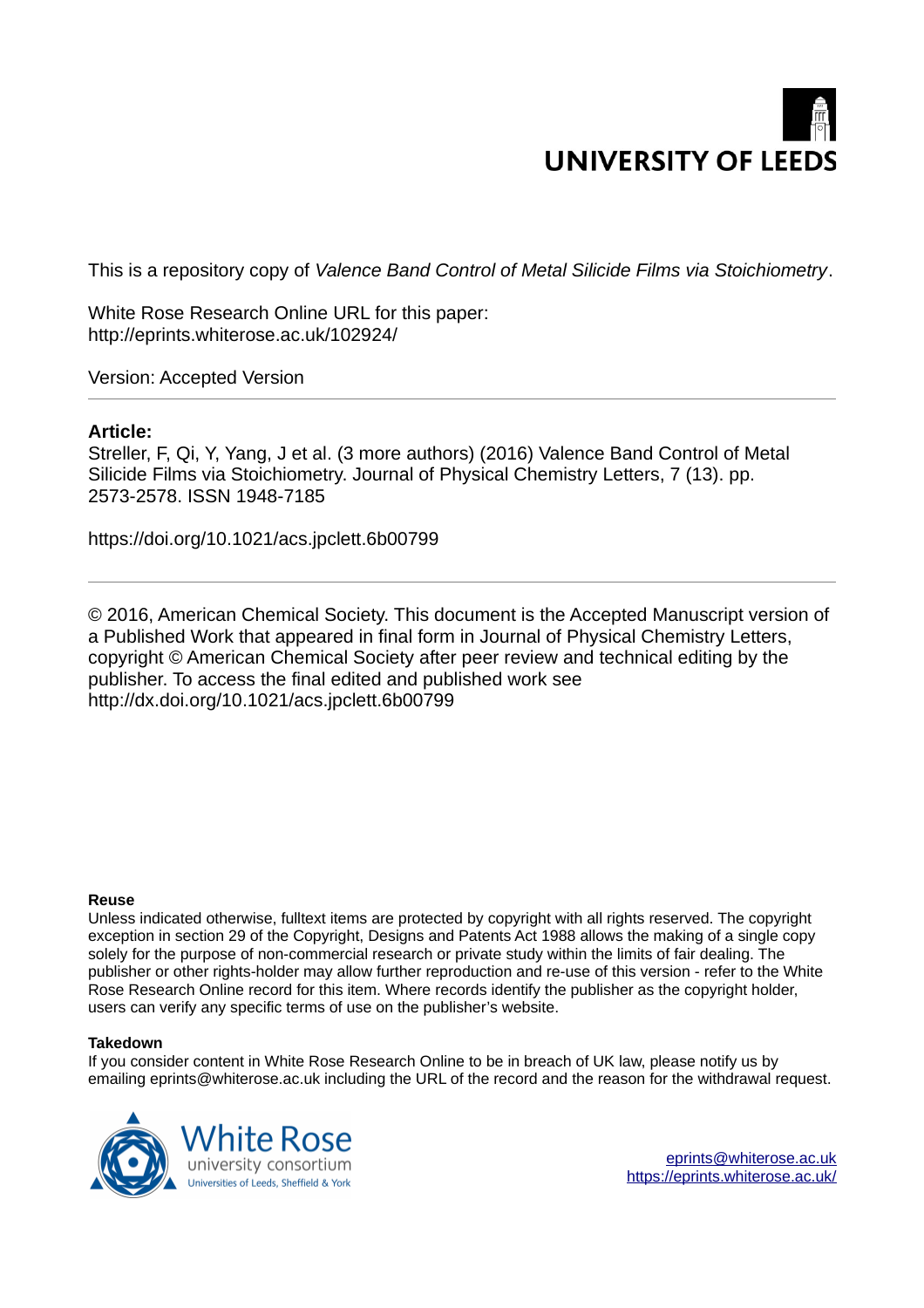# Valence Band Control of Metal Silicide Films via Stoichiometry Control

*Frank Streller† , Yubo Qi‡ , Jing Yang‡ , Filippo Mangolini†<sup>ß</sup> , Andrew M. Rappe†‡, and Robert W. Carpick\*†¶ ,*

† Department of Materials Science and Engineering, University of Pennsylvania, Philadelphia, PA 19104, United States.<sup>‡</sup> Makineni Theoretical Laboratories, Department of Chemistry, University of Pennsylvania, Philadelphia, PA 19104, United States. ¶ Department of Mechanical Engineering and Applied Mechanics, University of Pennsylvania, Philadelphia, PA 19104, United States.

# **Corresponding Author**

\* carpick@seas.upenn.edu, phone number: 205-898-4608 (R.W.C.)

# **Present Addresses**

§ Institute of Functional Surfaces, School of Mechanical Engineering, University of Leeds, LS2 9JT Leeds, United Kingdom.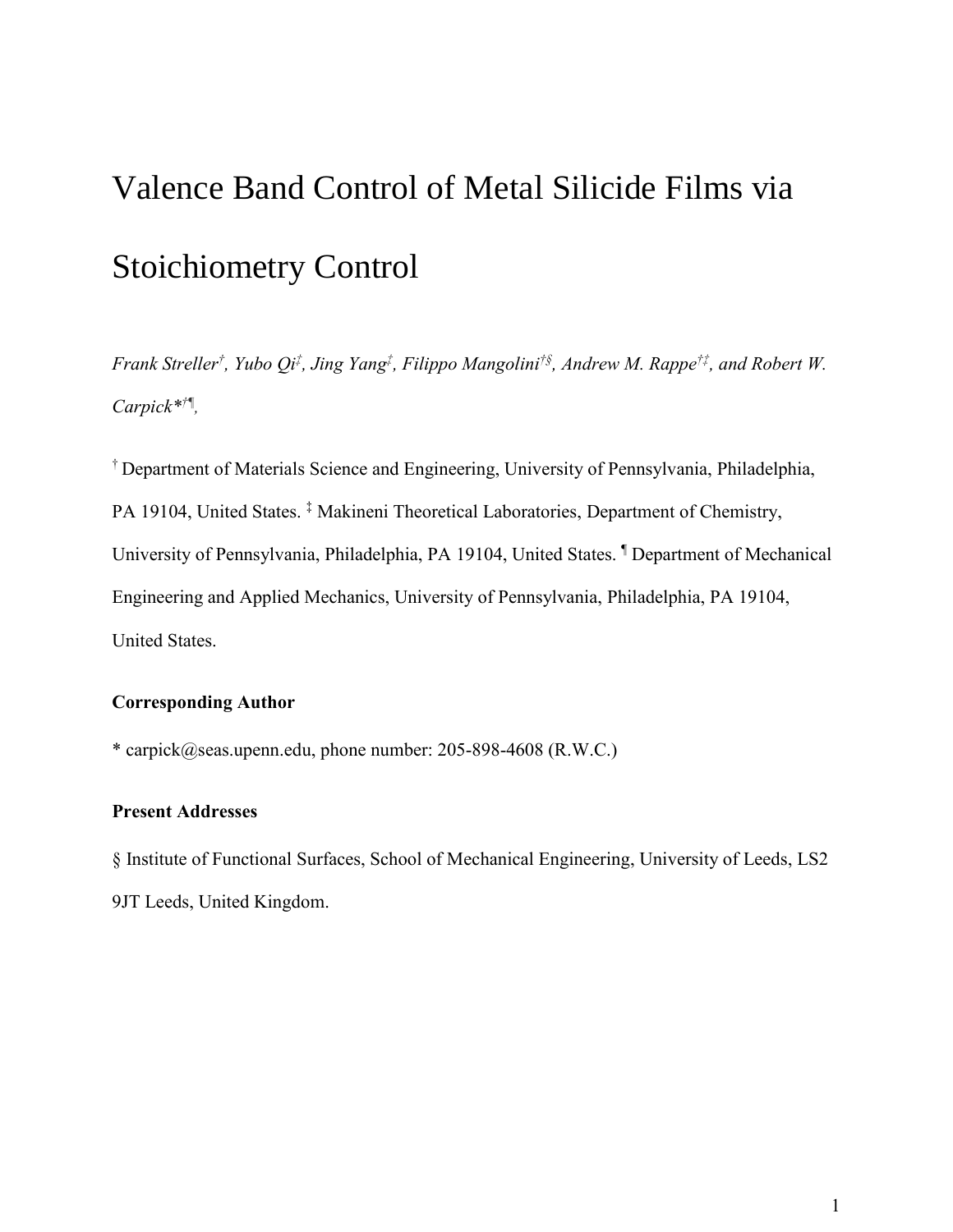The unique electronic and mechanical properties of metal silicide films renders them of interest as advanced materials in plasmonic devices, lithium-ion batteries, field-emitters, thermoelectric devices, field effect transistors, and nanoelectromechanical switches. However, enabling their use in such applications requires precisely controlling their electronic structure. Here, we use platinum silicide (Pt*x*Si) as a metal silicide model system and demonstrate that the electronic state of Pt*x*Si thin films (1≤*x*≤3) can be tuned between metallic and semimetallic by changing the silicide stoichiometry. Upon increasing the silicon content in  $Pt<sub>x</sub>Si$ , the carrier density systematically decreases, as indicated by both valence band X-ray photoelectron spectroscopy and theoretical density of states (DOS) calculations. Among all Pt*x*Si phases, Pt3Si offers the highest DOS (approximately a threefold increase over PtSi), rendering it a promising material for a variety of novel applications. These results, demonstrating that the electronic structure of thin metal silicide films can be precisely tuned, suggest that metal silicides can be rationally designed to achieve the electronic properties required for specific applications.

#### **TOC GRAPHIC.**



**KEYWORDS** Platinum Silicide, Thin Film, X-ray Photoelectron Spectroscopy, Density of States, Resistivity, Density Functional Theory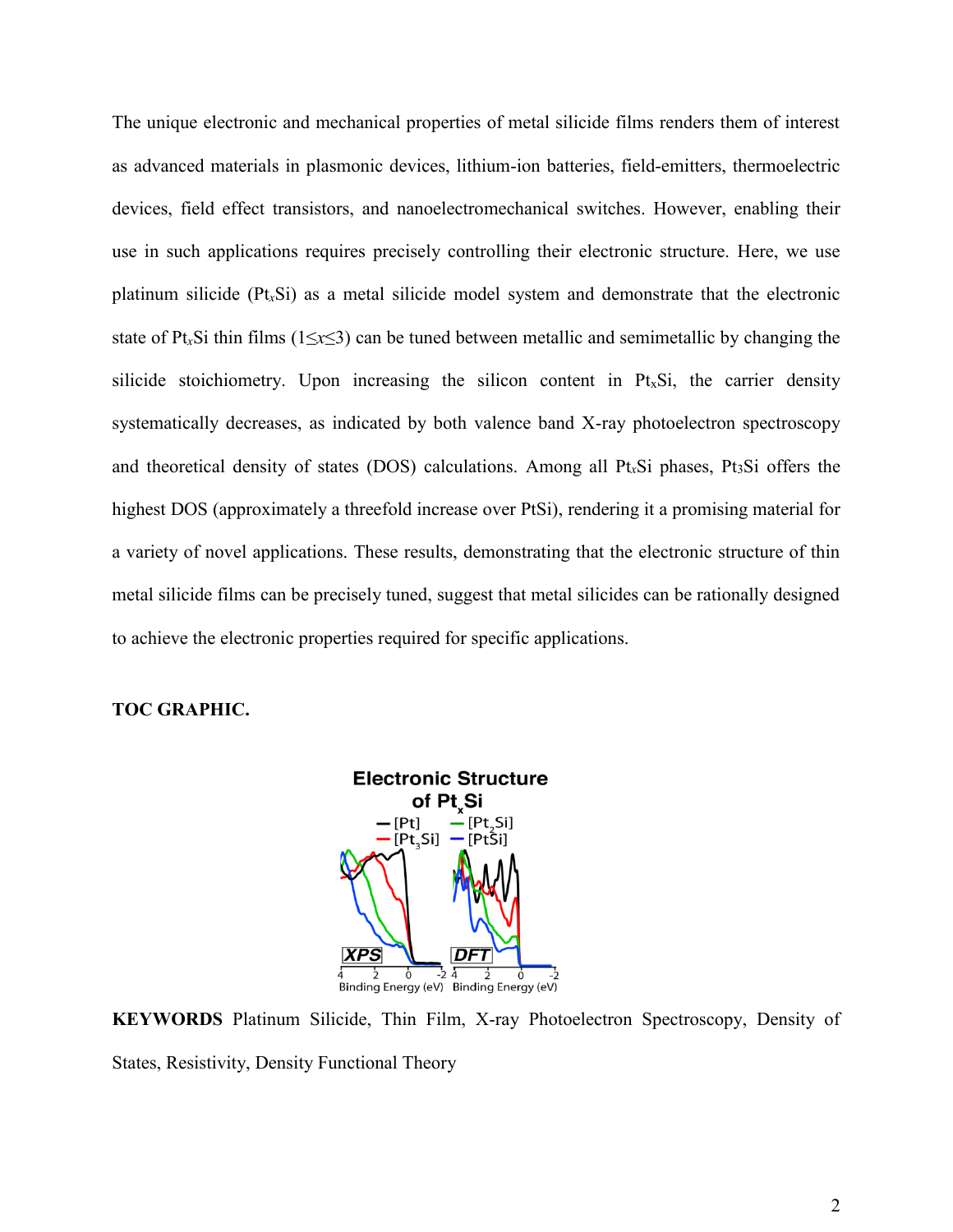Metal silicide (Me*x*Si) thin films were extensively studied in the 1980s and have found use in the microelectronics industry as materials for electronic contacts, local interconnects, and diffusion barriers.**<sup>1</sup>** Recently, Me*x*Si regained scientific attention as they are considered candidate materials for a variety of novel applications, such as plasmonics,**<sup>2</sup>** lithium-ion batteries,**<sup>3</sup>** field emitters,**4-6** thermoelectrics,**7-10** field-effect transistors,**<sup>11</sup>** and nanoelectromechanical switches.**12-14** The increasing popularity of Me*x*Si is a consequence of their metal-like electrical properties, semiconductor-like thermal transport, mechanical robustness, and thermal stability. However, Boltasseva *et al.*<sup>2</sup> and Cheng *et al.*,<sup>3</sup> among others, pointed out that the composition and properties of Me*x*Si need to be carefully optimized to fully utilize their potential in nextgeneration applications. We recently presented a methodology to precisely tune the composition of Me*x*Si thin films by means of controlled solid-state diffusion.**<sup>15</sup>** This allows for the formation of platinum silicide (Pt*x*Si) thin films over a wide composition range (1≤*x*≤3), including the novel Pt<sub>3</sub>Si stoichiometry, with a significant range of mechanical and electronic properties.<sup>12,14,15</sup> While it is known that the Me*x*Si composition strongly affects the resulting electrical, mechanical, and adhesive properties,**12,14** systematic studies determining the effect of Me*x*Si composition on specific properties are lacking. Here, we compare valence band (VB) X-ray photoelectron spectroscopy (XPS) measurements with density of states (DOS) calculations to elucidate the relationship between composition and electronic structure/properties for  $Pt<sub>x</sub>Si$  thin films.

Using source-limited solid-state diffusion (*i.e.,* films are formed by annealing of sequentiallydeposited Pt and Si thin films of specific thickness ratios),**<sup>15</sup>** we fabricated Pt*x*Si thin films of Pt3Si, Pt2Si, and PtSi. These films were interrogated using high-resolution VB XPS measurements to determine the DOS at the Fermi edge, which accurately determines the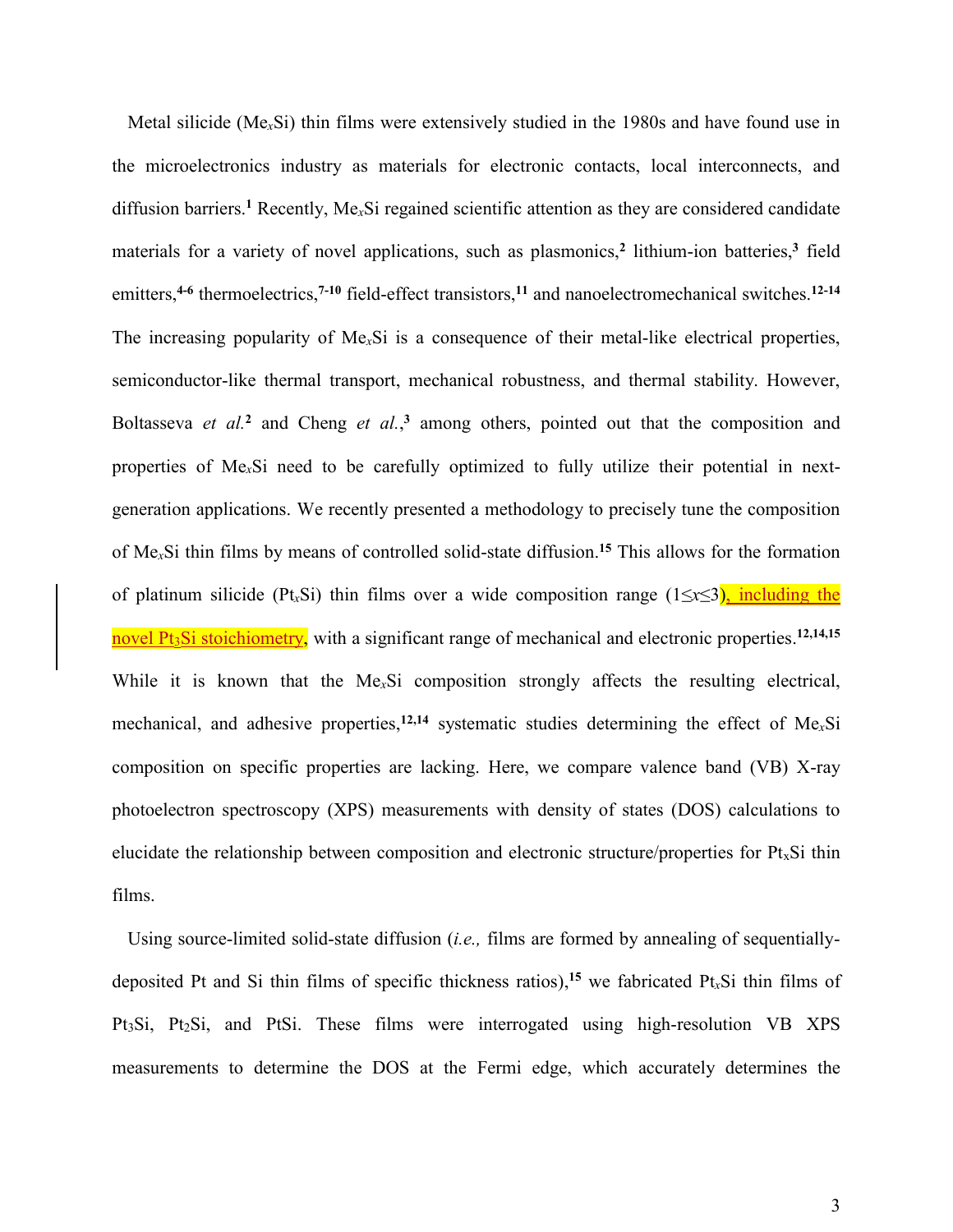electronic structure and many of the electronic properties of these Pt*x*Si films. A high DOS at the Fermi edge is a requirement for having high electrical conductivity.**<sup>11</sup>** The Fermi edge shape therefore provides an indication of the electronic character of the tested material (metal, semimetal, or semiconductor) as shown schematically in Figure 1a. Metals are characterized by a large quantity of charge carriers (high density of states) near the Fermi edge that allows them to be efficient electrical conductors. Semimetals possess a significantly reduced DOS at the Fermi edge without an energy band gap (which, combined with their typically higher Seebeck coefficient and lower thermal conductivities compared to metals, makes them suitable thermoelectric materials).**<sup>16</sup>** The Fermi edges of semiconductors are located inside the band gap without any electronic states at the edge. Since XPS probes the occupied states of a material (see Figure 1b), the intensity of a valence band XPS spectrum directly correlates to the DOS. This relationship allows us to directly compare XPS measurements with theoretical DOS calculations.



**Figure 1:** Fermi edge shapes and locations in XPS spectra. **a.** Schematic Fermi edge shape of a metal, a semimetal, and a semiconductor. The intensity of charge carriers at the Fermi edge reduces from metals to semimetals and becomes zero for semiconductors. **b.** Location of the Fermi edge within an experimental Pt XPS spectrum. The Fermi edge is located at a binding energy value of 0 eV.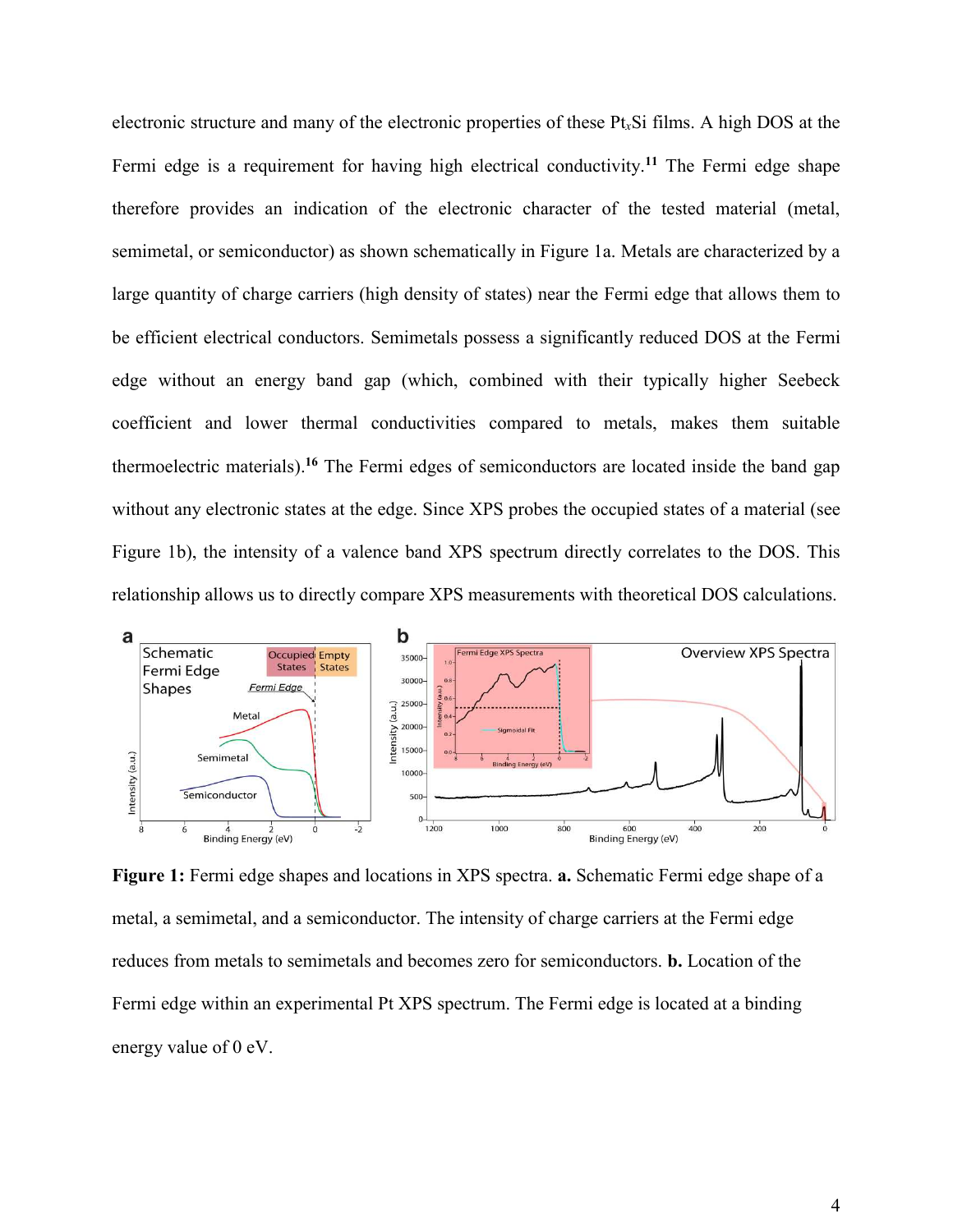Figure 2 shows the results of the VB XPS measurements and the theoretical DOS calculations for  $[Pt]$ ,  $[Pt_3Si]$ ,  $[Pt_2Si]$ , and  $[PtSi]$  films (the "[...]" notation refers to the achieved phase selectivity shown in Figure 2c). The composition of the produced Pt*x*Si films was determined using quantitative XPS (see *Experimental and Computational Methods*). This demonstrated the phase selectivity as shown in Figure 2c; the  $[Pt_3Si]$  film was 74% Pt $_3Si$ , the  $[Pt_2Si]$  film was 70% Pt2Si, the [PtSi] film 92% PtSi, and the [Pt] film was 100% Pt. These exact compositions were also employed in the theoretical DOS calculations using a linear combination approach to ensure a better comparability of the results. The VB XPS measurements show a direct correlation between the Si concentration and the Fermi edge shape (Figure 2a). The experimental DOS at the Fermi edge systematically decreases with increasing Si concentration from Pt towards PtSi. The analyzed films show metallic and reduced-metallic Fermi edge shapes in the case of Pt and Pt3Si, respectively, and typical semimetallic behavior for the Pt2Si and PtSi films. The theoretical DOS calculations show a similar reduction of the DOS at the Fermi edge from Pt to PtSi. Additionally, the calculated DOSs for Pt, Pt2Si, and PtSi are similar to those reported in previous works by Bentmann *et al.*<sup>17</sup> and Franco *et al.*<sup>18</sup> No DOS calculations for Pt<sub>3</sub>Si have been previously reported in the literature.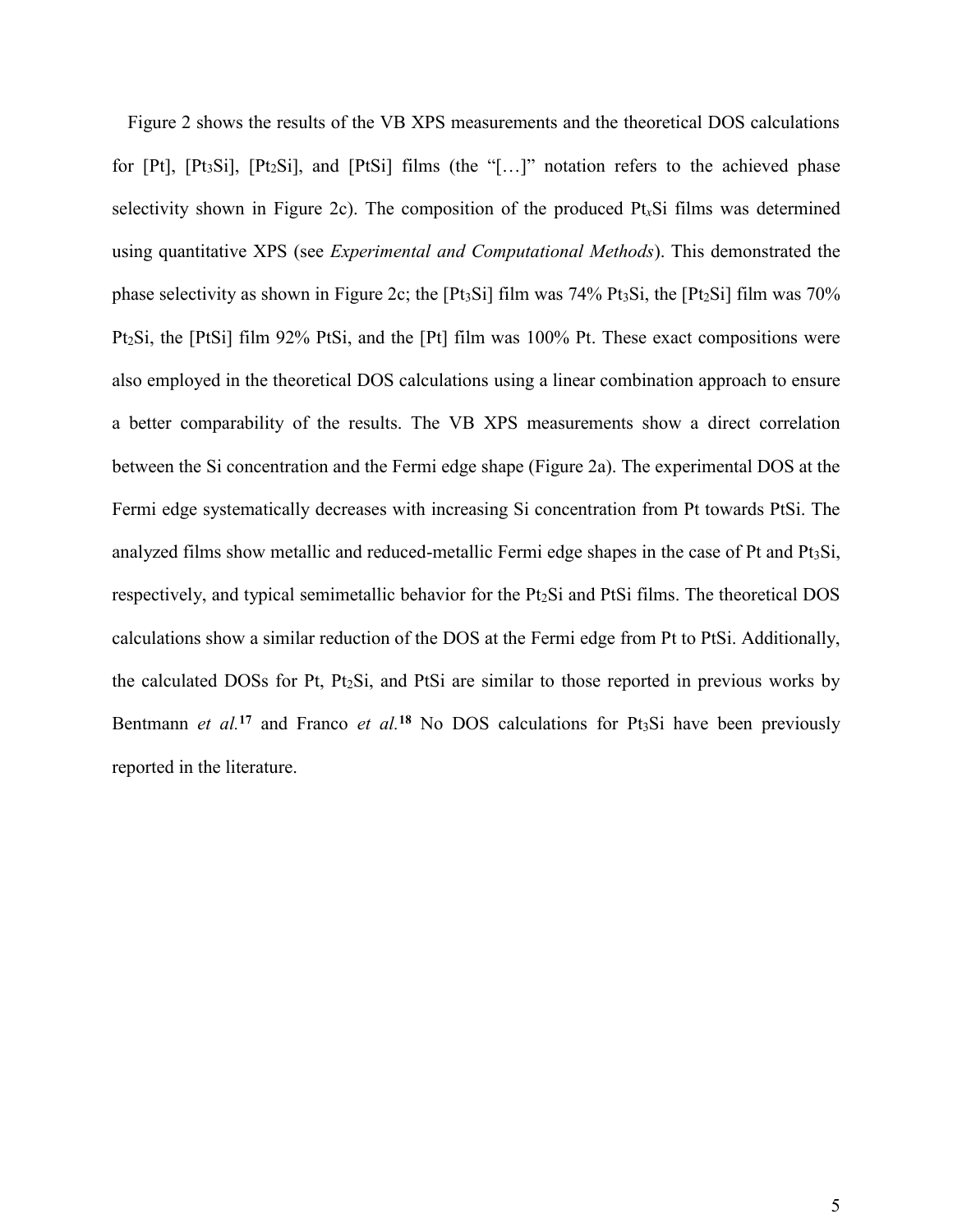

**Figure 2:** Experimental and theoretical Fermi edge shapes and compositions for [Pt], [Pt<sub>3</sub>Si], [Pt<sub>2</sub>Si], and [PtSi] samples. **a.** Experimental Fermi edge shapes of [Pt], [Pt<sub>3</sub>Si], [Pt<sub>2</sub>Si], and [PtSi] samples. Valence band electron population decreases with increasing Si-content of the silicide. **b.** Theoretical Fermi edge shapes of [Pt], [Pt<sub>3</sub>Si], [Pt<sub>2</sub>Si], and [PtSi] samples. Valence band electron population decreases with increasing Si-content of the silicide. The dotted vertical lines represent the location of the Pt<sub>5d</sub> manifold for PtSi (2.7 eV below Fermi edge), Pt<sub>2</sub>Si (1.8 eV below Fermi edge), and Pt3Si (0.5 eV below Fermi edge). **c.** Thin film composition of [Pt], [Pt<sub>3</sub>Si], [Pt<sub>2</sub>Si], and [PtSi] samples as determined from quantitative XPS measurements.

Figure 3 shows a direct comparison of the experimental and theoretical DOS for [Pt], [Pt<sub>3</sub>Si],  $[Pt_2Si]$ , and  $[PtSi]$  films. Overall, we find that all experimental  $Pt_xSi$  valence band spectra capture not only the general shape but also several individual features of the theoretical Pt*x*Si DOS very well (Figure 3b-d). However, Figure 3a shows that the experimental Pt valence band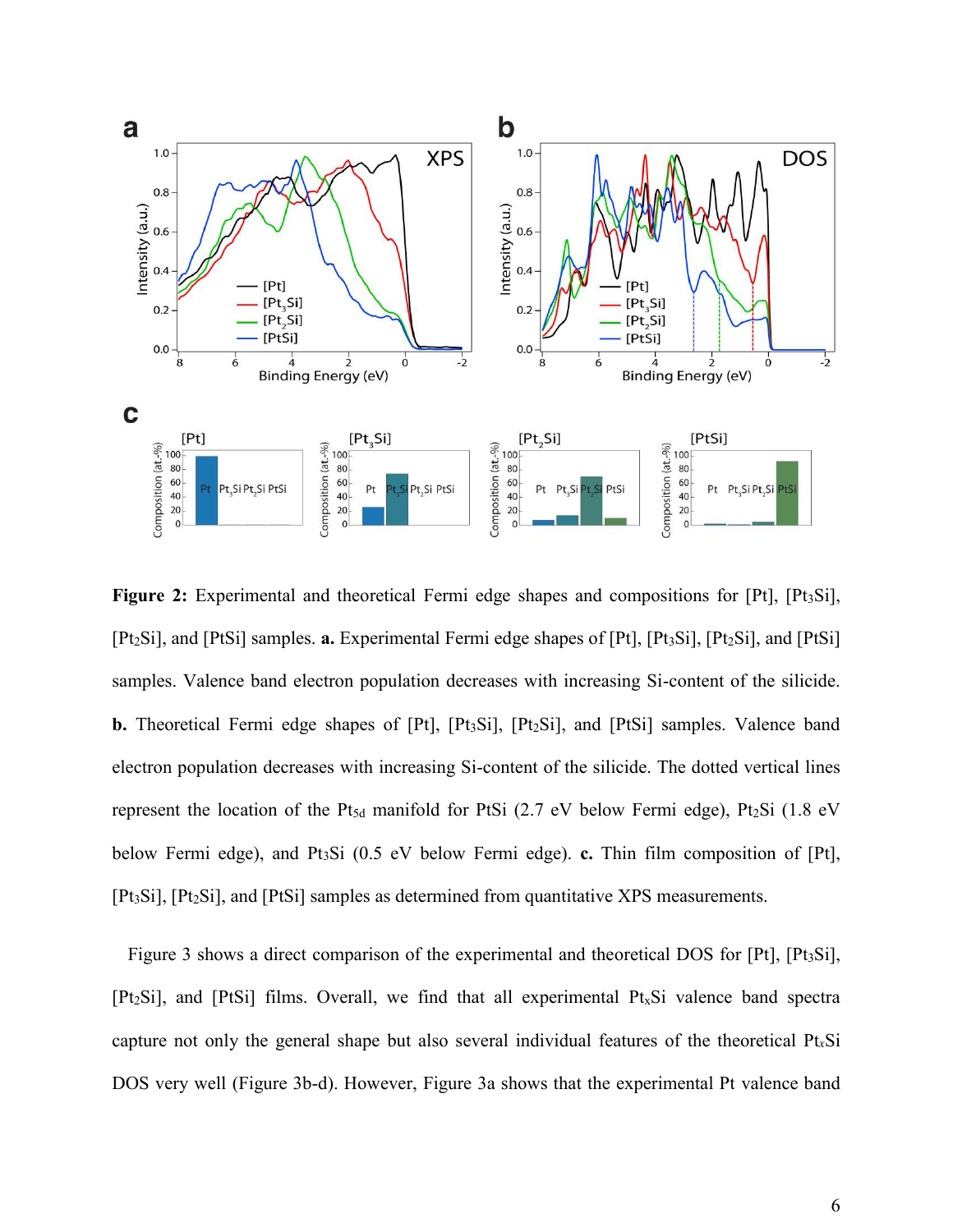spectra is unable to resemble the structural detail of the theoretical Pt DOS. Comparison of our XPS with other XPS data show excellent agreement; comparison of our theoretical DOS and other DOS calculations show excellent agreement; but there is some disagreement between the two for the case of Pt.**19,20,21** This points towards an inherent difficulty in matching the valence band XPS spectrum of Pt to its theoretical DOS counterpart. The reasons for this phenomenon are discussed by Goldmann *et al.***<sup>19</sup>** The intensity and shape of XPS valence band spectra of open d shell metals, such as Pt, are modified and therefore unable to resemble DOS calculations, due to: 1) instrumental resolution of the XPS system, 2) matrix element modulation across the width of the d-band, 3) lifetime of the photohole, 4) interaction of the photohole with the conduction electrons, and 5) ineleastic electron scattering. The factor that most prominently influences the structural detail of the valence band spectra is the lifetime of the photohole, which leads to a broadening of the XPS peaks. These effects are less pronounced in  $Pt<sub>x</sub>Si$  due to the filling up of the d shell due to silicidation, in agreement with our results.

The measured and calculated valence bands for Pt and the Pt<sub>x</sub>Si films are dominated by the Pt<sub>5d</sub> manifold. The  $Pt_{5d}$  position within the valence band greatly influences the observed Fermi edge shapes and consequently the carrier densities. A maximum of the Pt<sub>5d</sub> manifold is located directly at the Fermi edge in the case of Pt (Figure 3a), whereas it shifts further away from the Fermi edge for  $Pt_xSi$  with increasing Si content. Our calculations show that the  $Pt_{5d}$  manifold of PtSi is shifted to approximately 2.7 eV below the Fermi edge, whereas the Pt $_{5d}$  manifold of Pt $_2$ Si is only shifted to approximately 1.8 eV below the Fermi edge (see dotted vertical lines in Figure 2b), similar to previously reported values.<sup>17,18</sup> The novel Pt<sub>3</sub>Si films show a shift of the Pt<sub>5d</sub> manifold of only approximately 0.5 eV, which results in a metallic-like character of the Fermi edge.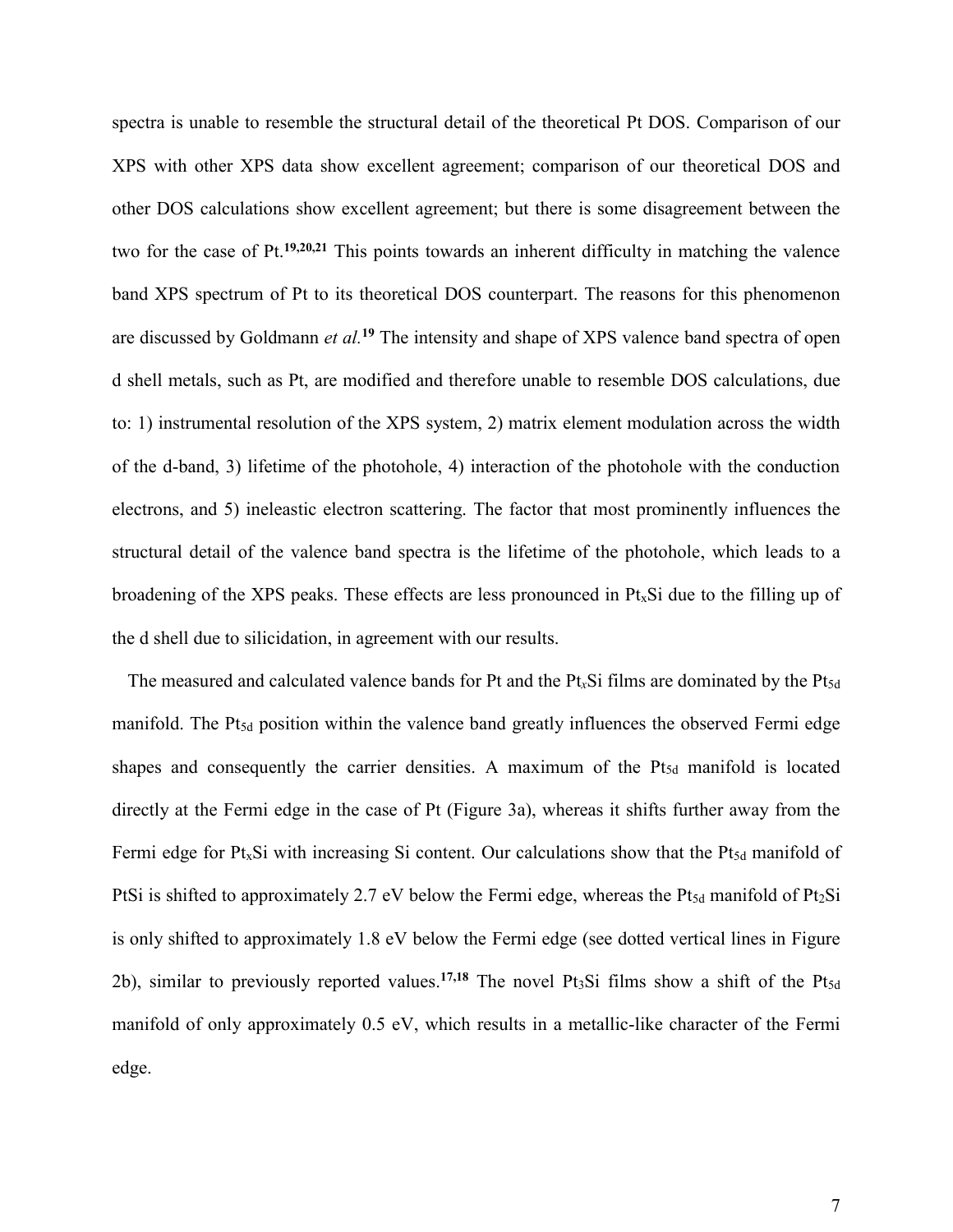

Figure 3. Comparison between experimental and theoretical Fermi edge shapes for [Pt], [Pt<sub>3</sub>Si], [Pt2Si], and [PtSi] samples. **a.** [Pt] sample (100% metallic Pt). **b.** [Pt3Si] sample (which includes 74 % Pt3Si). **c.** [Pt2Si] sample (which includes 70% Pt2Si). **d.** [PtSi] sample (which includes 92% PtSi).

Table 1 quantitatively compares the experimental and calculated DOS of Pt, Pt<sub>3</sub>Si, Pt<sub>2</sub>Si, and PtSi by means of their normalized carrier densities. The carrier densities were obtained by integrating the experimental and theoretical DOS within a  $2k_BT$  ( $\sim 0.05$ eV for T = 300K) energy window around the Fermi edge.<sup>11</sup> The normalized carrier densities computed from the VB XPS measurements are in excellent agreement with the DOS calculations and confirm the systematic decrease in carrier density with increasing Si-content. The PtSi and Pt2Si films were found to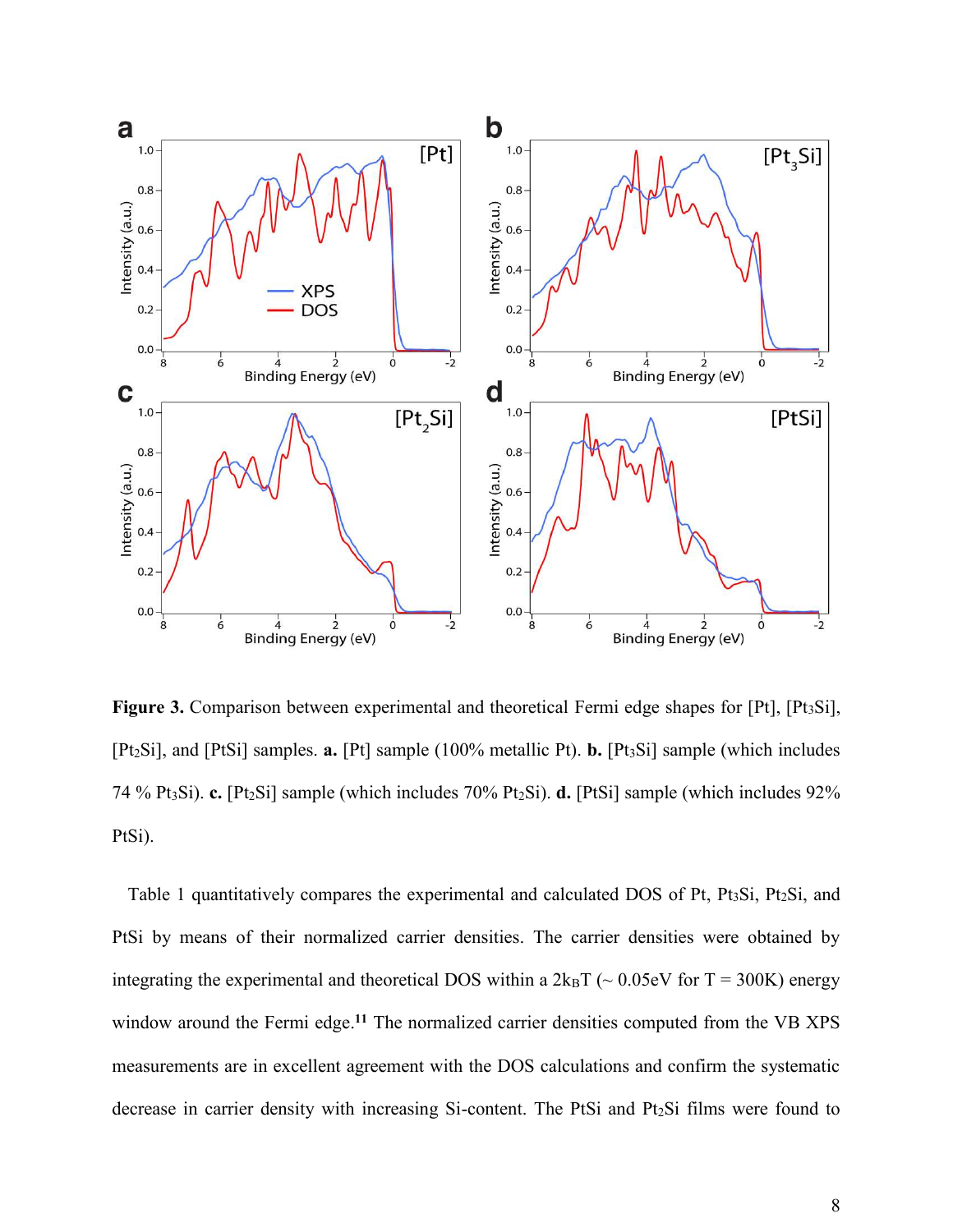possess approximately 17-19% and 20-28% of the carrier density of Pt, respectively. These values are in good agreement with theoretical calculations performed by Bentmann *et al.***<sup>17</sup>** The Pt-rich Pt<sub>3</sub>Si film possesses a very high carrier density of 59-61% of the DOS of Pt, which is a more than 3-fold improvement over the PtSi carrier density.

**Table 1.** Normalized carrier densities computed from VB XPS experiments and DOS calculations and measured sheet resistance values.

|          | <b>Normalized Carrier Density</b> |                        | Sheet Resistance ( $\Omega/\Box$ ) |
|----------|-----------------------------------|------------------------|------------------------------------|
|          | <b>VB XPS</b>                     | <b>DOS</b> Calculation |                                    |
| Pt       |                                   |                        | 2.6                                |
| $Pt_3Si$ | 0.59                              | 0.61                   | 18.9                               |
| $Pt_2Si$ | 0.20                              | 0.28                   | 31.8                               |
| PtSi     | 0.17                              | 0.19                   | 57.6                               |

As mentioned above, a high DOS at the Fermi level is one of the requirements for having a high electrical conductivity. We performed four point probe measurements on the Pt, Pt<sub>3</sub>Si, Pt2Si, and PtSi films to determine the sheet resistance as an inverse measure of the electrical conductivity (Figure 4). The measured sheet resistance values show a systematic decrease in electrical conductivity from Pt to PtSi, which confirms the expected qualitative trend of the carrier density. The sheet resistance values for Pt, Pt3Si, Pt2Si, and PtSi were measured as 2.6, 18.9, 31.8, and 57.6  $\Omega/\square$ , respectively. The corresponding resistivity values were calculated as 10.6, 75.5, 127.2, and 230.4  $\mu\Omega$ -cm, respectively. The obtained sheet resistance and resistivity values for Pt, Pt2Si and PtSi are in good agreement with results reported in other works.**22,23**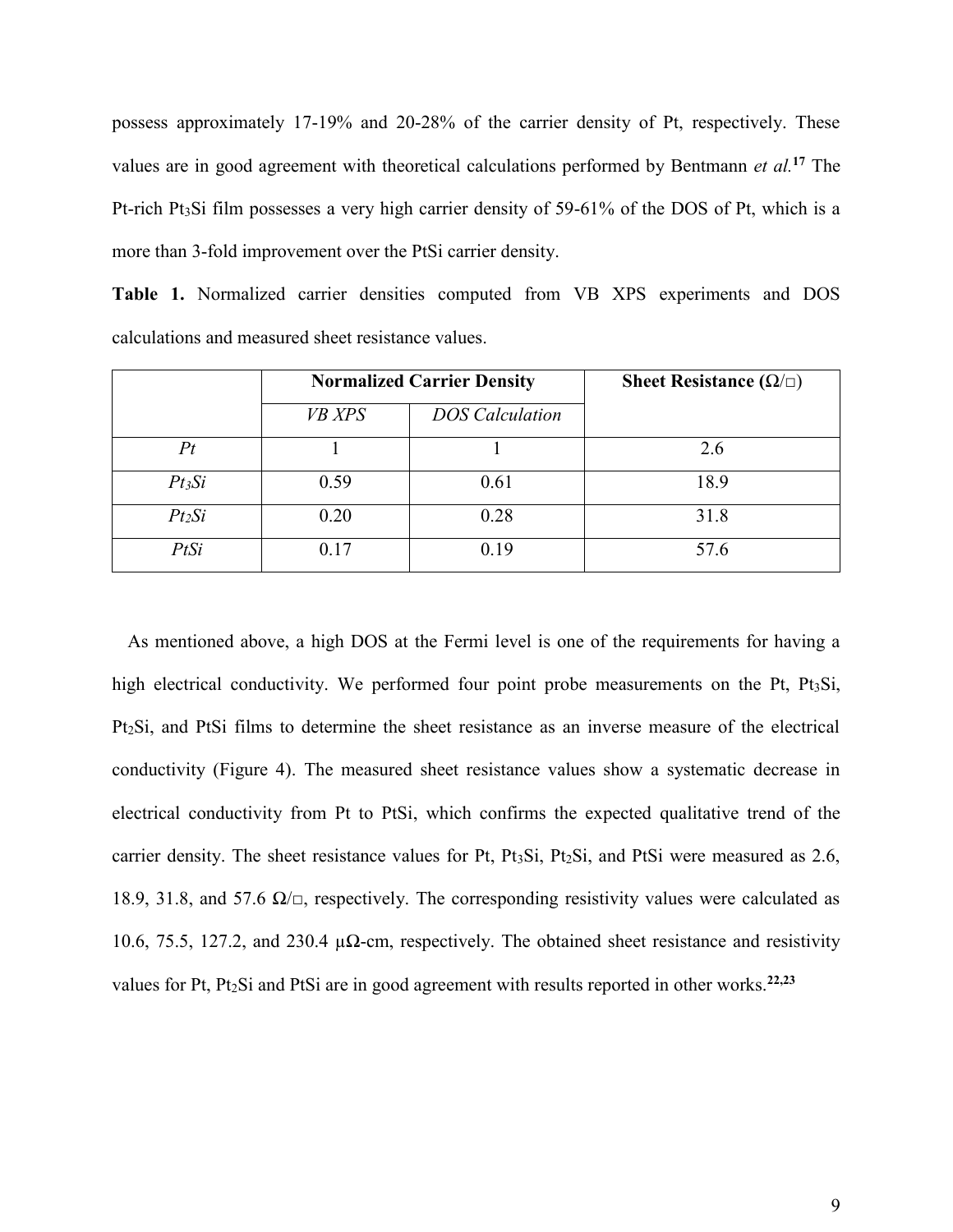

Figure 4. Sheet resistance of [Pt], [Pt<sub>3</sub>Si], [Pt<sub>2</sub>Si], and [PtSi] samples.

The high electrical conductivity (and correspondingly, the low sheet resistance and resistivity) of Pt<sub>3</sub>Si compared to Pt<sub>2</sub>Si and PtSi could motivate the use of Pt<sub>3</sub>Si in several applications as a replacement for Pt2Si or PtSi. Most notably for the semiconductor industry, where PtSi is considered as an attractive contact material to the source, drain, and gate for CMOS field effect transistors because of its low Schottky barrier and high thermal stability. However, PtSi suffers from low electrical conductivity due to its low DOS, which this work has verified. Recent work by Slepko and Demkov investigates Ti-doping of PtSi in an attempt to increase its DOS and thereby its electrical conductivity.**<sup>11</sup>** The researchers succeeded in increasing the DOS of PtSi by approximately 1.7 times through doping with 12.5 at.% Ti. However, while the Ti doping increased the DOS it also introduced Ti impurities that act as scattering centers and decrease the electrical conductivity. Here we were able to show that the Pt3Si phase could solve these issues by inherently possessing a high DOS (approximately 3.4 times higher than DOS of PtSi) and a low sheet resistance and resistivity indicating a high electrical conductivity. Since no doping is necessary to achieve this high DOS, Pt<sub>3</sub>Si does not suffer from additional creation of scattering centers.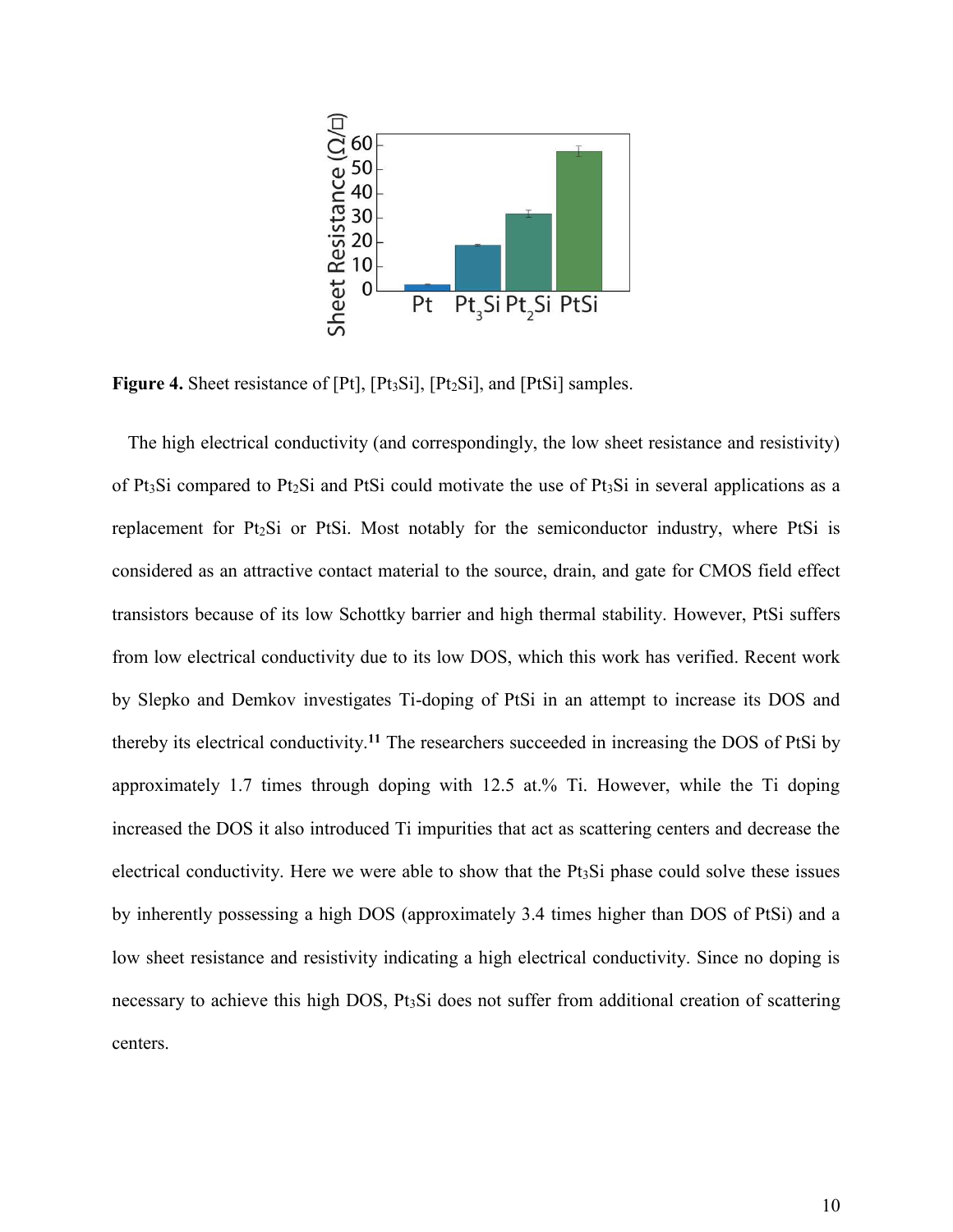In summary, we show that the electronic structure and properties of Pt*x*Si thin films can be tuned for specific applications between metallic and semimetallic properties by controlling the film stoichiometry. The comparison of valence band X-ray photoelectron spectroscopy spectra with theoretical density functional theory calculations shows that the density of states of Pt<sub>3</sub>Si is significantly higher than that of  $Pt_2Si$  and PtSi. The resulting high electrical conductivity of  $Pt_3Si$ makes this stoichiometry particularly interesting for applications that demand high electrical conductivity combined with high thermal and mechanical stability.**<sup>12</sup>** This work on Pt*x*Si provides a framework for studying the tunability of the electrical properties of other metal silicides based on Ni, Cu, Au, Fe, Co, Pd, Ag, and Rh among others. We expect that the open d shell metals (e.g. Fe, Co, Pd) exhibit the strongest tunability of the electrical properties due to their similarity with Pt, which was shown to have a strong compositional dependence of the Pt<sub>5d</sub> manifold position.

#### EXPERIMENTAL AND COMPUTATIONAL METHODS

*Thin film formation*. To form the Pt*x*Si films, Pt and *a*-Si films were sputter-deposited in a Denton Vacuum Explorer 14 sputterer (Denton Vacuum Inc., Moorestown, NJ) with a purity of 99.99% for both films and subsequently annealed under high vacuum ( $10^{-7}$  Torr) at 600 °C for 10 min (heating rate 30 °C/min). Pt was deposited in dc mode at 450 W and *a*-Si in ac mode at 230 W. The thicknesses of the Pt and *a*-Si films were chosen to obtain nearly pure phases of Pt<sub>3</sub>Si, Pt2Si, and PtSi upon annealing.**<sup>15</sup>** The Pt and *a*-Si depositions were conducted sequentially in the same deposition system under maintained vacuum. This minimizes contaminant adsorption between the layers and oxidation of the a-Si, both of which are inhibiting factors for silicidation.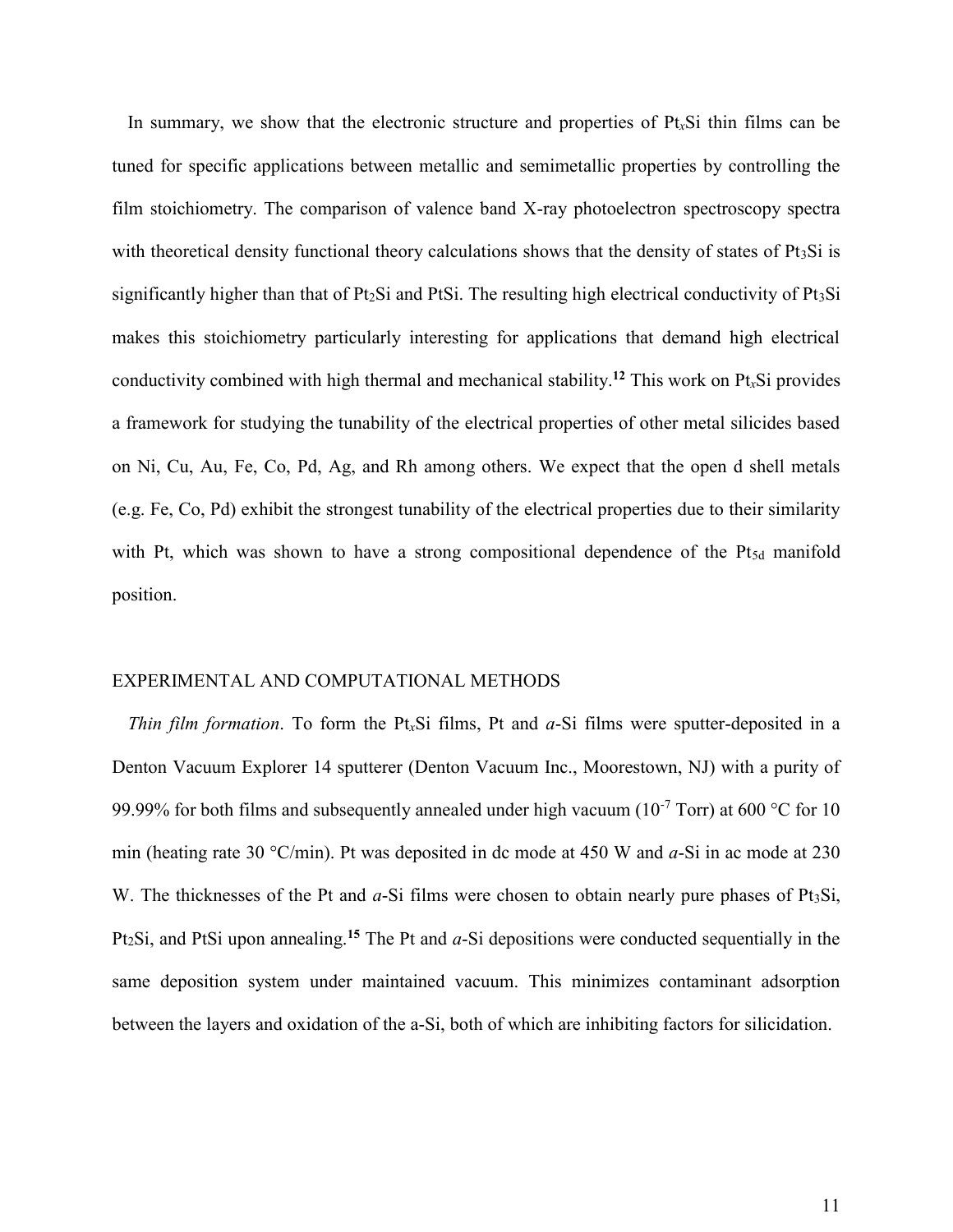*X-ray photoelectron spectroscopy analysis*. The chemistry of the near-surface region was investigated by XPS using a customized XPS spectrometer (VG Scienta AB, Uppsala, Sweden).<sup>24</sup> XPS analyses were performed using a monochromatic Al K $\alpha$  source (photon energy 1486.6 eV). The residual pressure in the analysis chamber was consistently less than  $1\times10^{-8}$ Torr. The spectrometer was calibrated according to ISO 15472:2001 with an accuracy of  $\pm 0.05$ eV. Survey and high-resolution spectra were acquired in constant-analyzer-energy mode with the pass energies of 200 and 100 eV, respectively. The full width at half-maximum (FWHM) of the peak height for the high resolution Ag 3d5/2 signal of a sputter-cleaned Ag sample was 0.57 eV. The spectra were processed using CasaXPS software (v.2.3.16, Casa Software Ltd., Wilmslow, Cheshire, U.K.). Background subtraction was performed using the Shirley−Sherwood method. The quantitative evaluation of XPS data, as described in ref **25**, was based on integrated intensity using a first-principles model and applying Powell's equation. The inelastic mean free path was calculated using the TPP-2M formula.**<sup>26</sup>** Curve synthesis for the Pt 4f peaks was performed by constraining the integrated intensity ratio of these two signals to 3:4 and their energy separation to 3.33 eV. The reference energies for Pt  $4f_{7/2}$  peaks are 71.05, 71.55, 72.18, and 72.75 eV for Pt, Pt3Si, Pt2Si, and PtSi, respectively, and are in agreement with literature values.**12,15** The Pt 4f peaks have been chosen to determine sample surface chemistry due to their high intensity and the high sensitivity of their position to the Pt*x*Si stoichiometry, in contrast with the less intense and less stoichiometrically-sensitive position of the Si 2p peaks.

*Theoretical density of states calculations*. Density functional theory (DFT) calculations were performed on PtSi, Pt2Si, Pt3Si and Pt with generalized gradient approximation**<sup>27</sup>** (GGA) exchange-correlation functionals implemented in QUANTUM ESPRESSO package.**<sup>28</sup>** We used norm-conserving plane-wave pseudopotentials for all the species.**29-31** The kinetic energy cutoff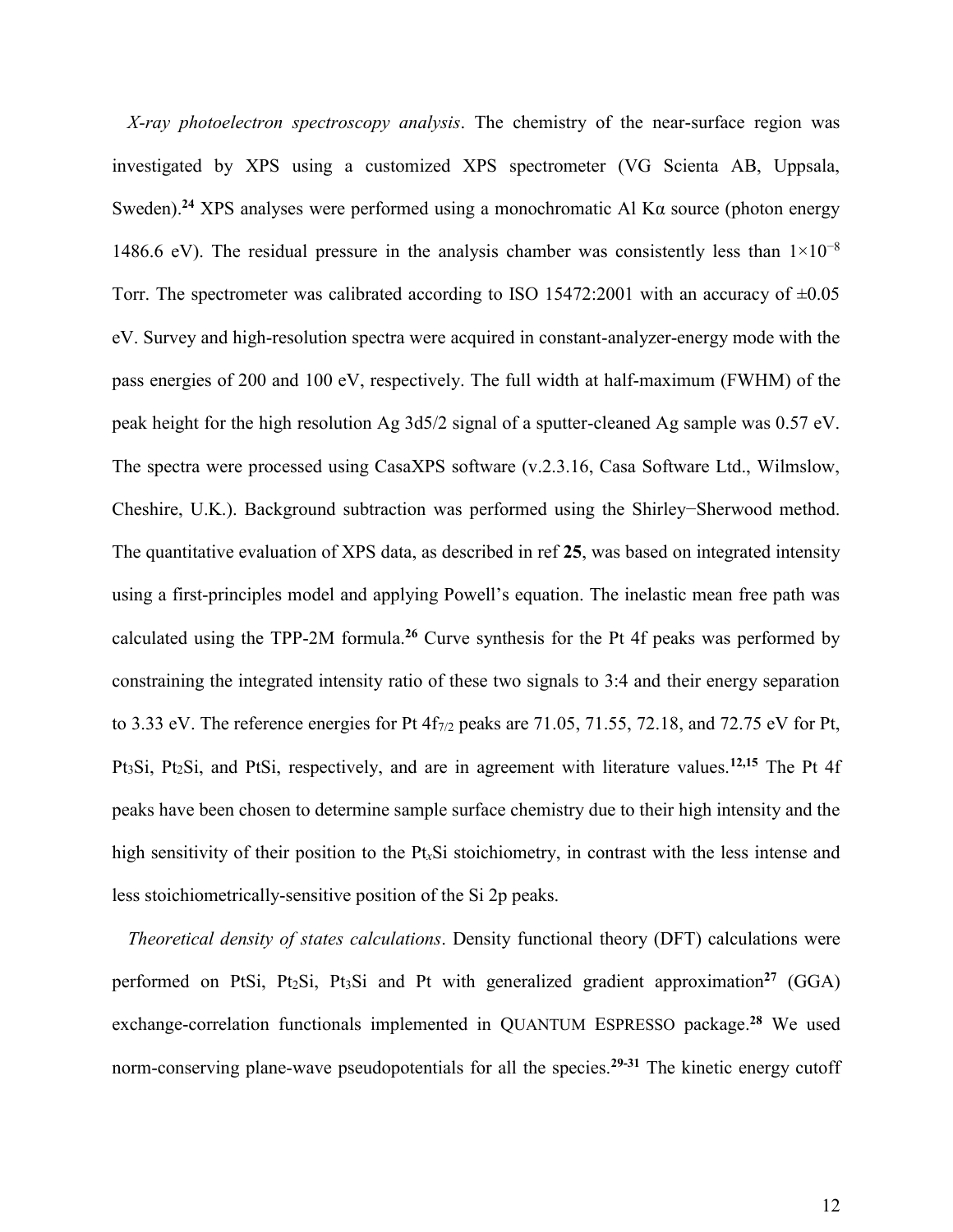to the wavefunction expansion is  $E_{\text{cut}}$ = 680 eV. An 8×8×8 Monkhorst-Pack<sup>32</sup> grid *k*–point mesh was used to sample Brillouin-zone (BZ) in structural optimization, while a denser one 24×24×24 was used for density of states (DOS) calculation. The occupation of the states around the Fermi energy  $E_F$  was calculated from the Fermi-Dirac distribution<sup>33</sup>

$$
f(E) = \frac{1}{e^{(E-E_F)/kT} + 1}
$$

where  $f(E)$  is the occupation probability for the state with energy  $E$ ,  $k$  is the Boltzmann constant and  $T$  is the temperature, which was selected as 298 K. The DOS for a non-pure compound was estimated from a linear combination of the DOS of its each component.

#### AUTHOR INFORMATION

#### **Corresponding Author**

\* carpick@seas.upenn.edu (R.W.C.)

#### **Present Addresses**

§ Institute of Functional Surfaces, School of Mechanical Engineering, University of Leeds, LS2 9JT Leeds, United Kingdom.

#### **Author Contributions**

F.S. prepared the samples and carried out the XPS experiments and resistivity measurements. Y.Q. and J.Y. performed the DOS calculations. A.M.R. oversaw the DOS calculation. F.M oversaw the XPS measurements. R.W.C. supervised the research. F.S. wrote the manuscript. Y.Q., J.Y., F.M., A.M.R. and R.W.C. edited the manuscript.

#### **Notes**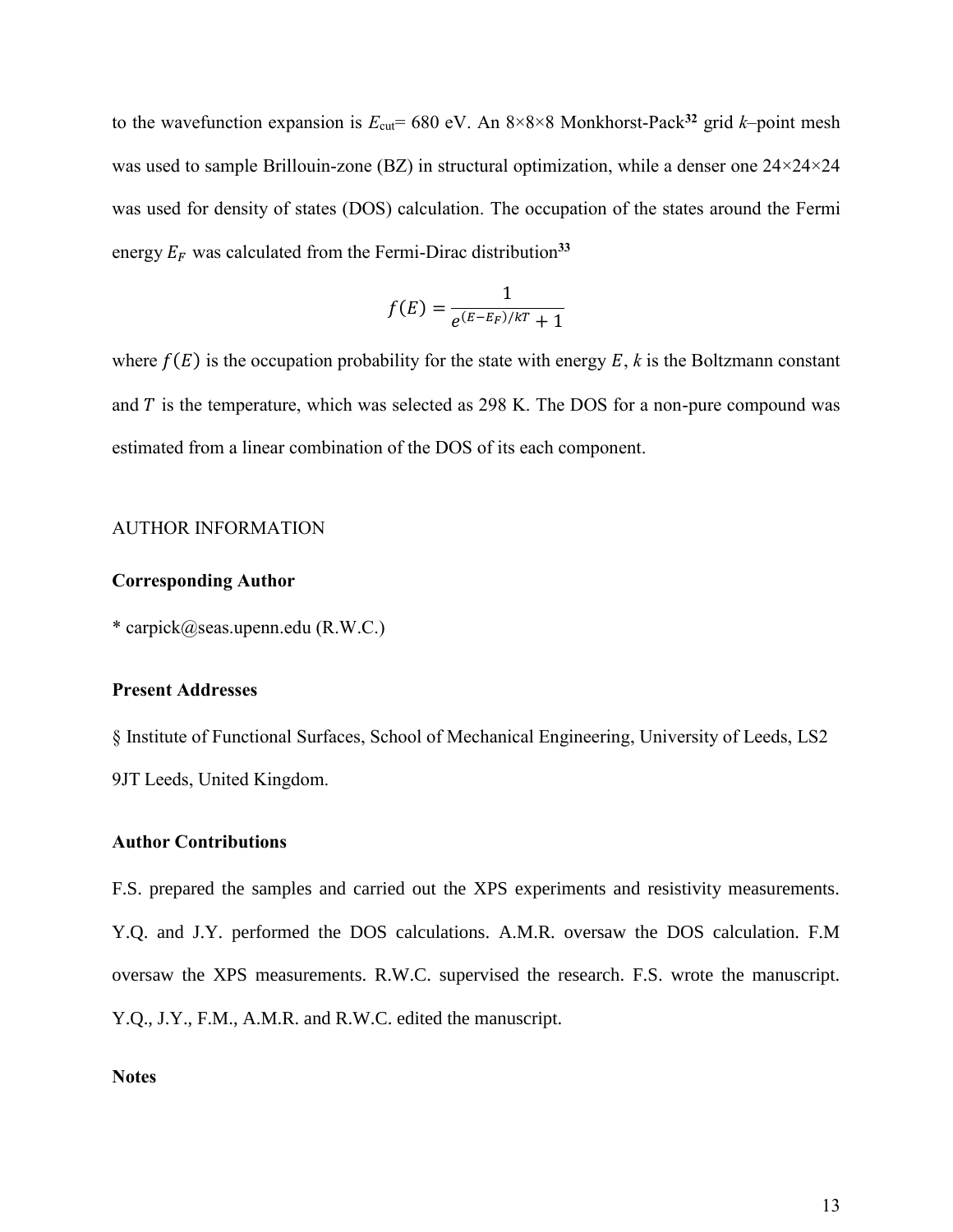The authors declare no competing financial interest.

#### ACKNOWLEDGMENTS

The authors acknowledge the use of instrumentation from the Nano/Bio Interface Center (NBIC) at the University of Pennsylvania. Funding from the DMREF program of the National Science Foundation (award number: CMMI-1334241) is acknowledged. F.M. acknowledges support from the Marie Curie International Outgoing Fellowship for Career Development within the  $7<sup>th</sup>$ European Community Framework Program under contract no. PIOF-GA-2012-328776. The authors thank R. Agarwal and P. Nukala for instrumental support.

#### REFERENCES

(1) Miglio, L.; d'Heurle, F. *Silicides - Fundamentals and Applications*; World Scientific Publishing: Singapore, 2000.

(2) Naik, G. V.; Shalaev, V. M.; Boltasseva, A. Alternative plasmonic materials: Beyond gold and silver. *Adv. Mater.* **2013**, 25, 3264−3294.

(3) Liu, C.; Li, F.; Ma, L.-P.; Cheng, H.-M. Advanced materials for energy storage. *Adv. Mater.* **2010**, 22, E28−E62.

(4) Lin, H.-K.; Cheng, H.-A; Lee, C.-Y.; Chiu, H.-T. Chemical vapor deposition of TiSi nanowires on C54 TiS2 thin film: An amorphous titanium silicide interlayer assisted nanowire growth. *Chem. Mater.* **2009**, 21, 5388−5396.

(5) Li, H.; Wu, J.; Wang, Z. M. *Silicon-Based Nanomaterials*; Springer: Berlin, 2013.

(6) Higgins, J. M.; Ding, R.; Jin, S. X. Synthesis and characterization of manganese-rich silicide ( $\alpha$ -Mn5Si3,  $\beta$ -Mn5Si3, and  $\beta$ -Mn3Si) nanowires. *Chem. Mater.* **2011**, 23, 3848–3853.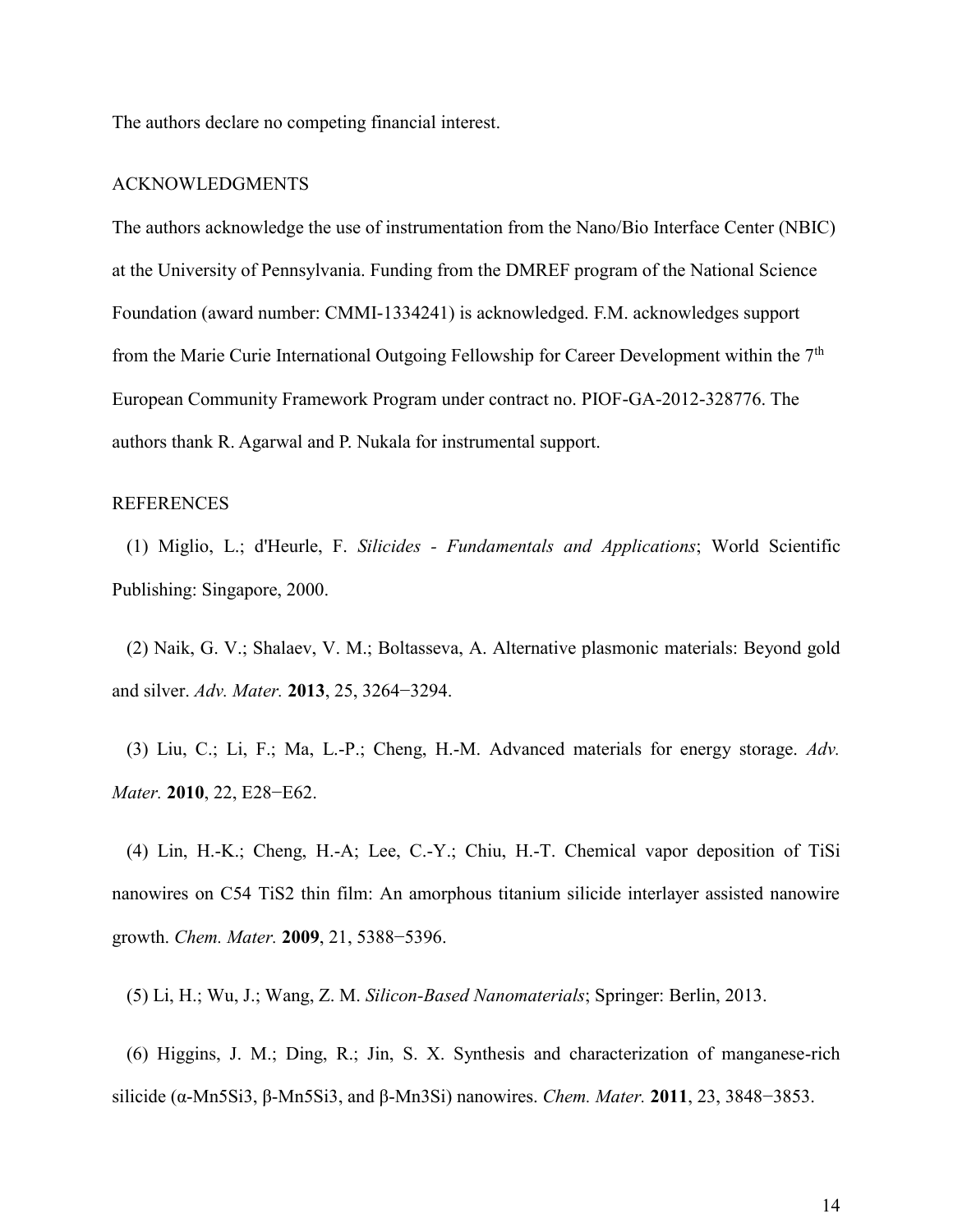(7) Rowe, D. M. *Thermoelectrics Handbook: Macro to Nano*; Taylor & Francis Group: Abingdon, 2006.

(8) Fedorov, M. I. Thermoelectric Silicides: Past, Present and Future. *J. Thermoelectr.* **2009**, 2, 51−60.

(9) Itoh, T.; Yamada, M. Synthesis of thermoelectric manganese silicide by mechanical alloying and pulse discharge sintering. *J. Electron. Mater.* **2009**, 38, 925−929.

(10) de Boor, J.; Dasgupta, T.; Kolb, H.; Compere, C.; Kelm, K.; Mueller, E. Micostructural effects on thermoelectric efficiency: A case study on magnesium silicide. *Acta Mater.* **2014**, 77, 68−75.

(11) Slepko, A.; Demkov, A. A. Band engineering in silicide alloys. *Phys. Rev. B.* **2012**, 85, 035311.

 (12) Streller, F.; Wabiszewski, G. W.; Mangolini, F.; Feng, G.; Carpick, R. W. Tunable, source-controlled formation of platinum silicides and nanogaps from thin precursor films. *Adv. Mater. Interfaces* **2014**, 1, 1300120.

(13) Loh, O. Y.; Espinosa, H. D. Nanoelectromechanical contact switches. *Nat. Nanotechnol.* **2012**, 7, 283−295.

(14) Streller, F.; Wabiszewski, G. E.; Carpick, R. W. Next-generation nanoelectromechanical switch contact materials. *IEEE Nanotechnol. Mag.* **2015**, 9, 18−24.

(15) Streller, F.; Agarwal, R.; Mangolini, F.; Carpick, R. W. Novel metal silicide thin films by design via controlled solid-state diffusion. *Chem. Mater.* **2015**, 27, 4147−4253.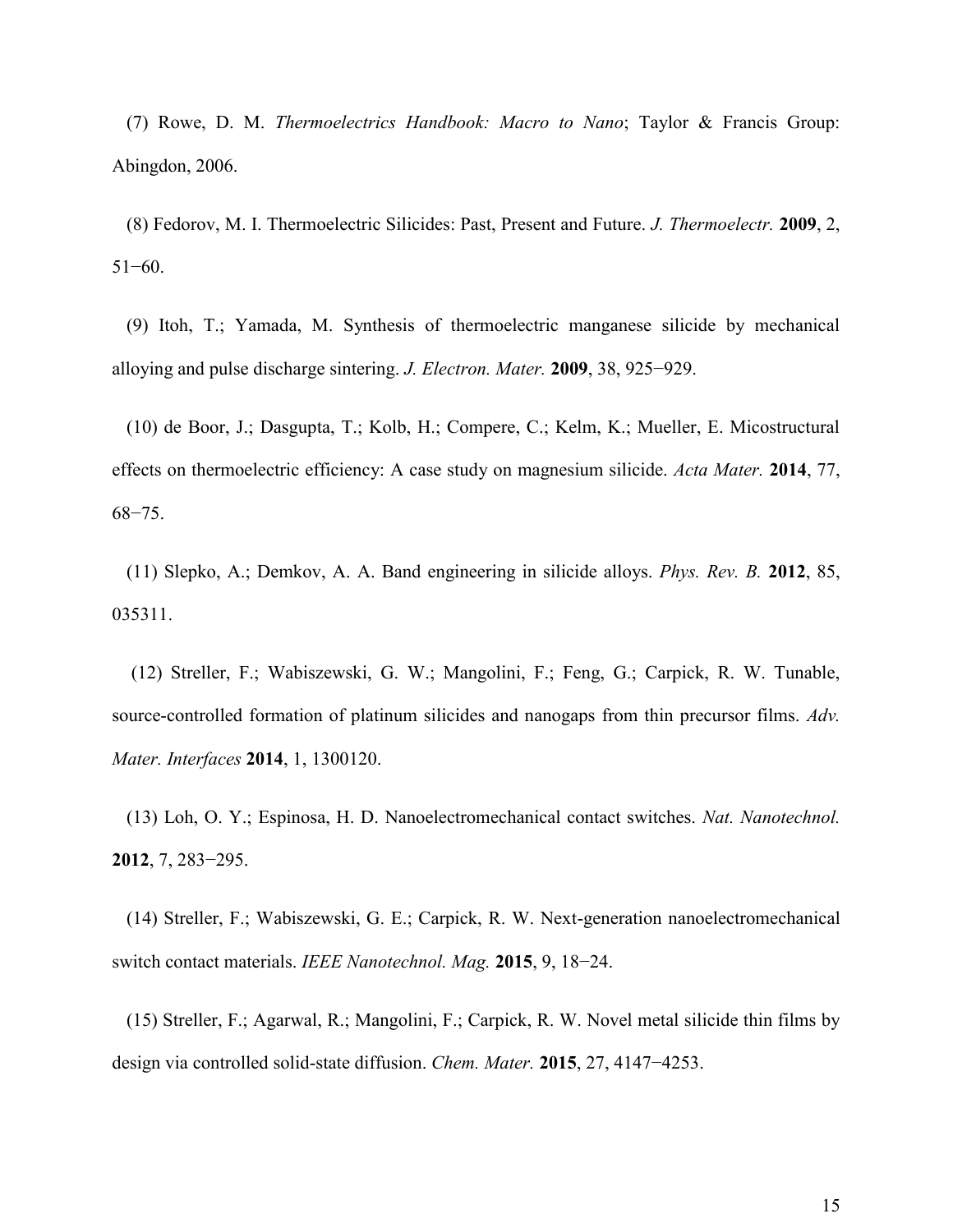(16) Bubnova, O.; Khan, Z. U.; Wang, H.; Braun, S.; Evans, D. R.; Fabretto, F.; Hojati-Talemi, P.; Dagnelund, D.; Arlin, J.-P.; Geerts, Y. H.; Desbief, S.; Breiby, D. W.; Andreasen, J. W.; Lazzaroni, R.; Chen, W. M.; Zozoulenko, I.; Fahlman, M.; Murphy, P. J.; Berggren, M.; Crispin, X. Semi-metallic polymers. *Nat. Mater.* **2014**, 13, 190−194.

(17) Bentmann, H.; Demkov, A. A.; Gregory, R.; Zollner, S. Electronic, optical, and surface properties of PtSi thin films. *Phys. Rev. B.* **2008**, 78, 205302.

(18) Franco, N.; Klepeis, J. E.; Bostedt, C.; Van Buuren, T.; Heske, C.; Pankratov, O.; Terminello, L. J. Valence band study of PtSi by synchrotron radiation photoelectron spectroscopy. *J. Electron. Spectrosc.* **2001**, 114−116, 1191−1196.

(19) Hoechst, H.; Huefner, S.; Goldmann, A. XPS-valence bands of iron, cobalt, palladium and platinum. *Phys. Lett.* **1976**, 57A, 265−266.

(20) Strasser, P.; Koh, S.; Anniyev, T.; Greeley, J.; More, K.; Yu, C.; Liu, Z.; Kaya, S.; Nordlund, D.; Ogasawara, H.; Toney, M. F.; Nilsson, A. Lattice-strain control of the activity in dealloyed core-shell fuel cell catalysts. *Nature Chem.* **2010**, 2, 454−460.

(21) Krupski, K.; Moors, M.; Jozwik, P.; Kobiela, T.; Krupski, A. Structure determination of Au on Pt(111) surface: LEED, STM and DFT study. *Materials* **2015**, 8, 2935−2952.

(22) Powell, R. W.; Tye, R. P.; Woodman, M. J. Thermal conductivities and electrical resistivities of the platinum metals. *Platinum Metals Rev.* **1962**, 6, 138-143.

(23) Conforto, E. *Formation and properties of nanometer-thick platinum silicide layers*. PhD. Thesis, Ecole Polytechnique Federale Du Lausanne, 1996.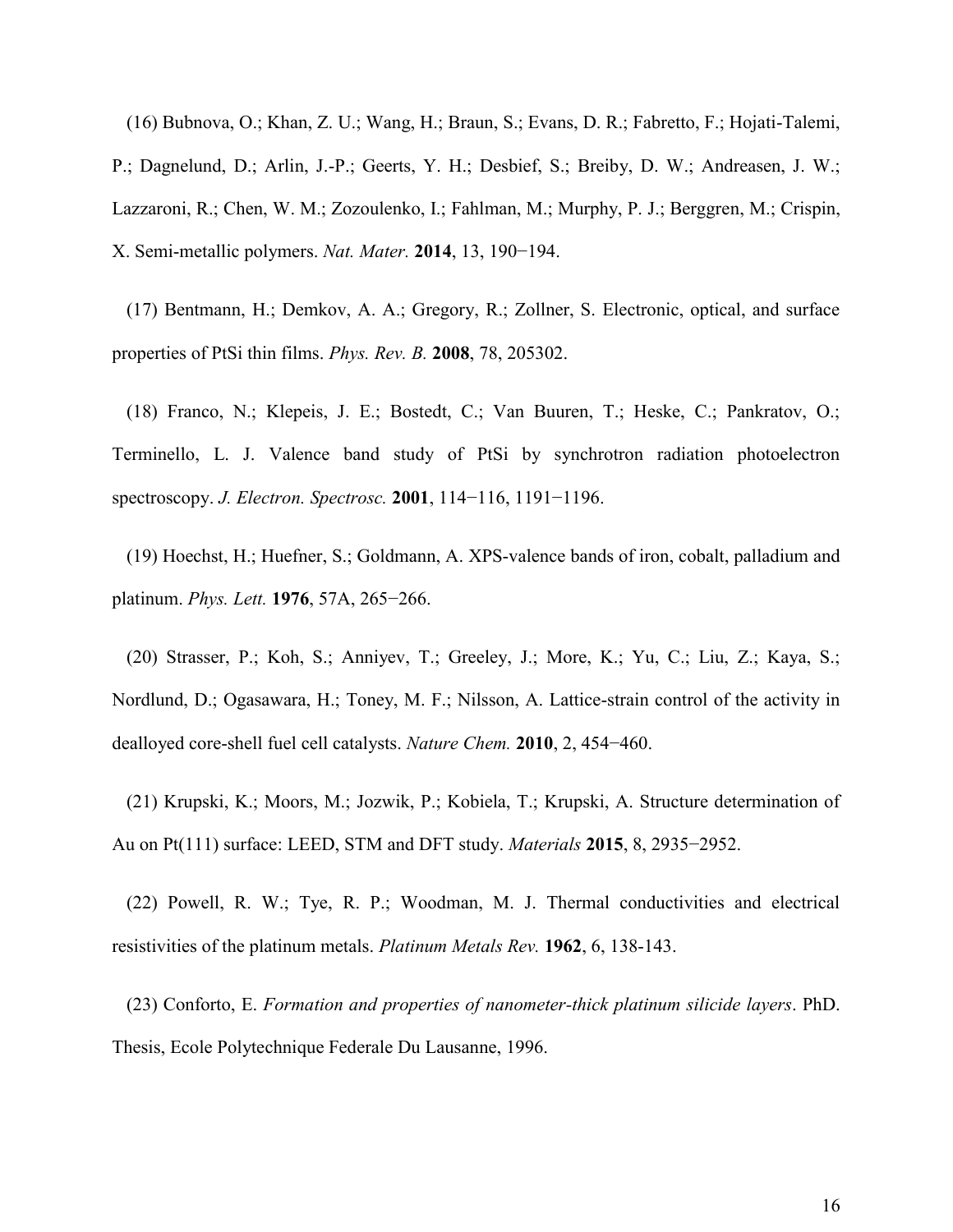(24) Mangolini, F.; Ahlund, J.; Wabiszewski, G. E.; Adiga, V. P.; Egberts, P.; Streller, F.; Backlund, K.; Karlsson, P. G.; Wannberg, B.; Carpick, R. W. Angle-resolved environmental Xray photoelectron spectroscopy: A new laboratory setup for photoemission studies at pressures up to 0.4 Torr. *Rev. Sci. Instrum.* **2012**, 83, 093112.

(25) Mangolini, F.; Rossi, A.; Spencer, N. D. Chemical reactivity of triphenyl phosphorothionate (TPPT) with iron: An ATR/FT-IR and XPS investigation. *J. Phys. Chem. C* **2011**, 115, 1339−1354.

(26) Tanuma, S. *Surface Analysis by Auger and X-ray Photoelectron Spectroscopy*; IM Publications: Charlton, U.K., 2003.

(27) Perdew, J. P.; Burke, K.; and Ernzerhof M. Generalized Gradient Approximation Made Simple. *Phys. Rev. Letts.* **1996**, 77, 3865−3868

(28) Giannozzi, P.; Baroni, S.; Bonini, N.; Calandra, M.; Car, R.; Cavazzoni, C.; Ceresoli, D.; Chiarotti, G. L.; Cococcioni, M.; Dabo, I.; Corso, A. D.; de Gironcoli, S.; Fabris, S.; Fratesi, G.; Gebauer, R.; Gerstmann, U.; Gougoussis, C.; Kokalj, A.; Lazzeri, M.; Martin–Samos, L.; Marzari, N.; Mauri, F.; Mazzarello, R.; Paolini, S.; Pasquarello, A.; Paulatto, L.; Sbraccia, C.; Scandolo, S.; Sclauzero, G.; Seitsonen, A. P.; Smogunov, A.; Umari, P.; Wentzcovitch, R. M. Quantum ESPRESSO: A Modular and Open–Source Software Project for Quantum Simulations of Materials. *J. Phys.: Condens. Matter* **2009**, 21, 395502–395520.

(29) Ramer, N. J.; Rappe, A. M. Designed nonlocal pseudopotentials for enhanced transferability. Phys. Rev. B **1999**, 59, 12471−12478.